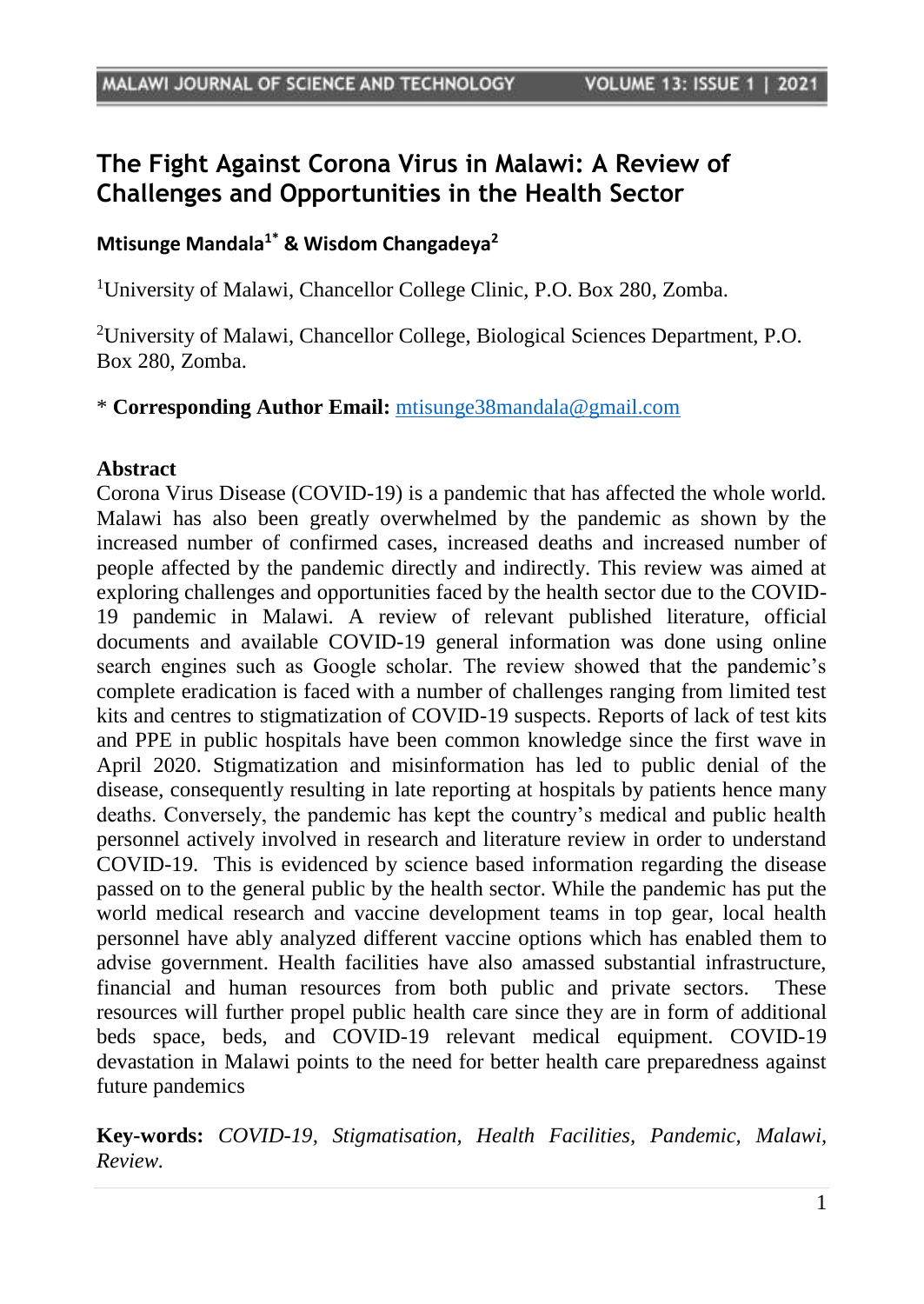# **1. INTRODUCTION**

Coronavirus Disease, commonly known as COVID-19, is an infectious disease caused by a newly identified Severe Acute Respiratory Syndrome Coronavirus 2 (SARS-COV2) (WHO, 2020). It is a pandemic that has threatened human life across the entire globe. The virus was first identified in December 2019 in Wuhan, China (Hui, et al. 2020; WHO, 2020). As of 10 March 2021, more than 118 million cases had been reported globally (Covid-19 Visualizer, 2021). Among the cases, more than 93 million were recoveries and 2.6 million deaths. In Malawi, the first case of COVID-19 was discovered on 2 April 2020 (Mkandawire et al., 2021). Almost a year later, a total of 32,469 cases have been recorded with 23,105 recoveries, 7,924 active cases and 1,070 deaths (MOH, 2021). This data is variable since COVID-19 is an ongoing pandemic. The disease is spread through contact with contaminated respiratory droplets from an infected person through coughing, sneezing or talking (Chih-Cheng et al., 2020; Harapan et al., 2020). Other studies have revealed that additional routes, for instance gastrointestinal, environmental and fomite contamination are contributing to COVID-19 transmission hence clinical specimens used in detection of coronavirus include: bronchiole alveolar lavage fluid, sputum, nasal swabs, feaces, pharyngeal swabs, fibronchoscope brush biopsy and blood (Gu et al., 2020). People infected with the virus may experience several symptoms including fever, cough, loss of appetite, fatigue, shortness of breath, muscle ache, diarrhea, sore throat and pains within the incubation period of 2-14 days (Kuldeep et al., 2020). The outbreak was declared a public health emergency of international concern (PHEIC) and a pandemic by World Health Organization in April 2020 (CDC, 2020; Chen et al., 2020). The WHO (2019) in their publications showed that middle aged and elderly patients with primary chronic diseases especially high blood pressure and diabetes are more susceptible to respiratory failure. Consequently, COVID-19 is usually severe and fatal in persons with under-laying conditions.

The fight against COVID-19 has to be tackled globally for the pandemic to end soon. Countries have developed preventive measures to fight COVID-19 in consultation with WHO, which is leading the fight against the pandemic by providing necessary equipment and literature to countries relating to the pandemic. Some of the preventive measures include: closing all schools; restricting large gatherings; locking down boarders; implementing hand washing/sanitizing; use of face masks; self-isolating when exposed to the virus; and maintaining 1-2 meters social/physical distance among people (Kao et al., 2021). Currently, the pandemic has no specific cure, hence vaccines are being developed as one of the preventive measures (CDC, 2020). The fight against COVID-19 in Malawi is facing a lot of challenges. However, health sector related opportunities have also come with the pandemic. Therefore, this study was aimed at reviewing some of the challenges and opportunities in Malawi.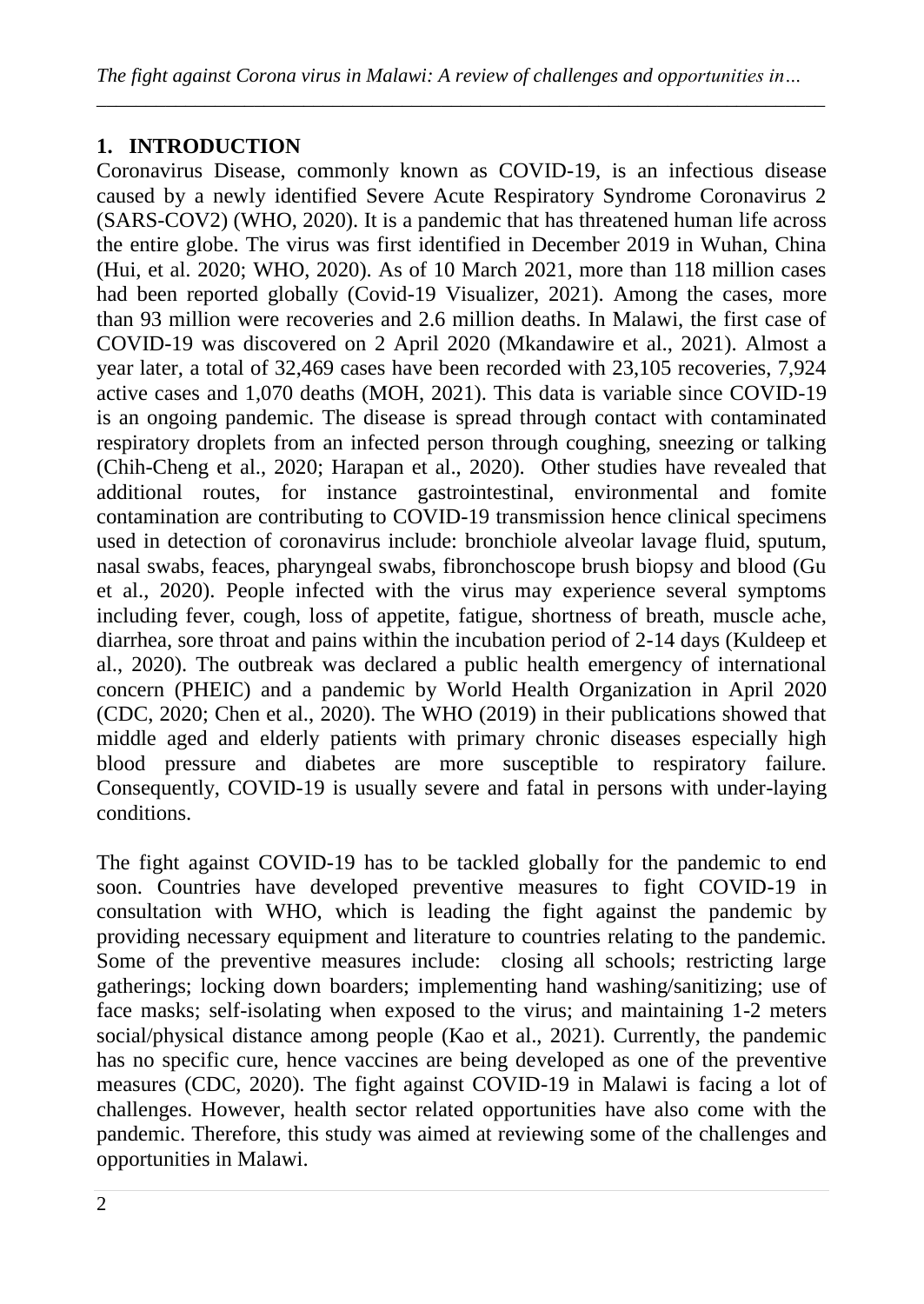# **2. CHALLENGES**

In the fight against the COVID-19 pandemic, Malawi has put in place a lot of COVID-19 preventive measures. Some of the measures include: enforcing social distancing; encouraging universal use of face masks; washing hands regularly with soap; and increasing awareness about the pandemic (Kao et al., 2020). Proper enforcement of preventive measures compliance has proven to drastically reduce Covid-19 cases (Mangal et al., 2020). Malawi is experiencing numerous challenges in the fight against the COVID-19 pandemic. These include: lack of sufficient testing kits and centres; lack of adequate and appropriate personal protective equipment (PPE); no specific medication for Covid-19; stigmatization; increased pressure on health facilities due to increased number of patients; and misinformation (Annabelle, 2020).

*\_\_\_\_\_\_\_\_\_\_\_\_\_\_\_\_\_\_\_\_\_\_\_\_\_\_\_\_\_\_\_\_\_\_\_\_\_\_\_\_\_\_\_\_\_\_\_\_\_\_\_\_\_\_\_\_\_\_\_\_\_\_\_\_\_\_\_\_\_\_\_\_\_\_*

The lack of sufficient testing kits and centers has resulted in low rates of testing, hence low detection rates of the COVID-19 cases in the country. As of 10 March 2021, only 187,784 tests had been conducted since April 2020 when the government acknowledged the existence of the disease in the country (MOH, 2021). The low detection rates do not necessarily imply few cases but it may also mean that few people have been tested over a long period of time due to insufficient testing kits and centers (Evans, 2020; Banda et al., 2020). However, the introduction of rapid antigen tests in January 2021, resulted in increased number of tests. The test kits detect both symptomatic COVID-19 and asymptomatic carriers within a narrow window of time. This narrow window of detection presents a challenge particularly when there is a community transmission, since some cases may be missed (Cohen  $\&$ Paul, 2020). In addition, there were also cases of false positives and negatives when secondary schools were closed in January 2021 due to the use of the rapid test kits to clear boarding students before being released to go home (Authors Personal Observation).

The other challenge is the insufficient supply of appropriate personal protective equipment (PPE) such as facemasks, hand sanitizers, gloves, respirators, goggles, and gowns. These are key to protecting frontline health care workers from contacting COVID-19 despite a high risk of exposure (Kangqi et al., 2020). The lack of adequate and appropriate PPE has led to increased numbers of health care workers infected with COVID-19. It is common knowledge that some health care personnel are among those in isolation centers reducing further the number of available health care personnel in the frontline. A study by Chibwana et al. (2020) discovered that 16.8% of health workers in Malawi have been infected with the virus. Consequently, there is reluctance among other health care workers to assist suspected COVID-19 cases at many the health facilities for fear of contracting the virus (Hale, 2020). Since little knowledge has been gathered on COVID-19 and its pathogenesis, use of appropriate and complete PPE is a must for all frontline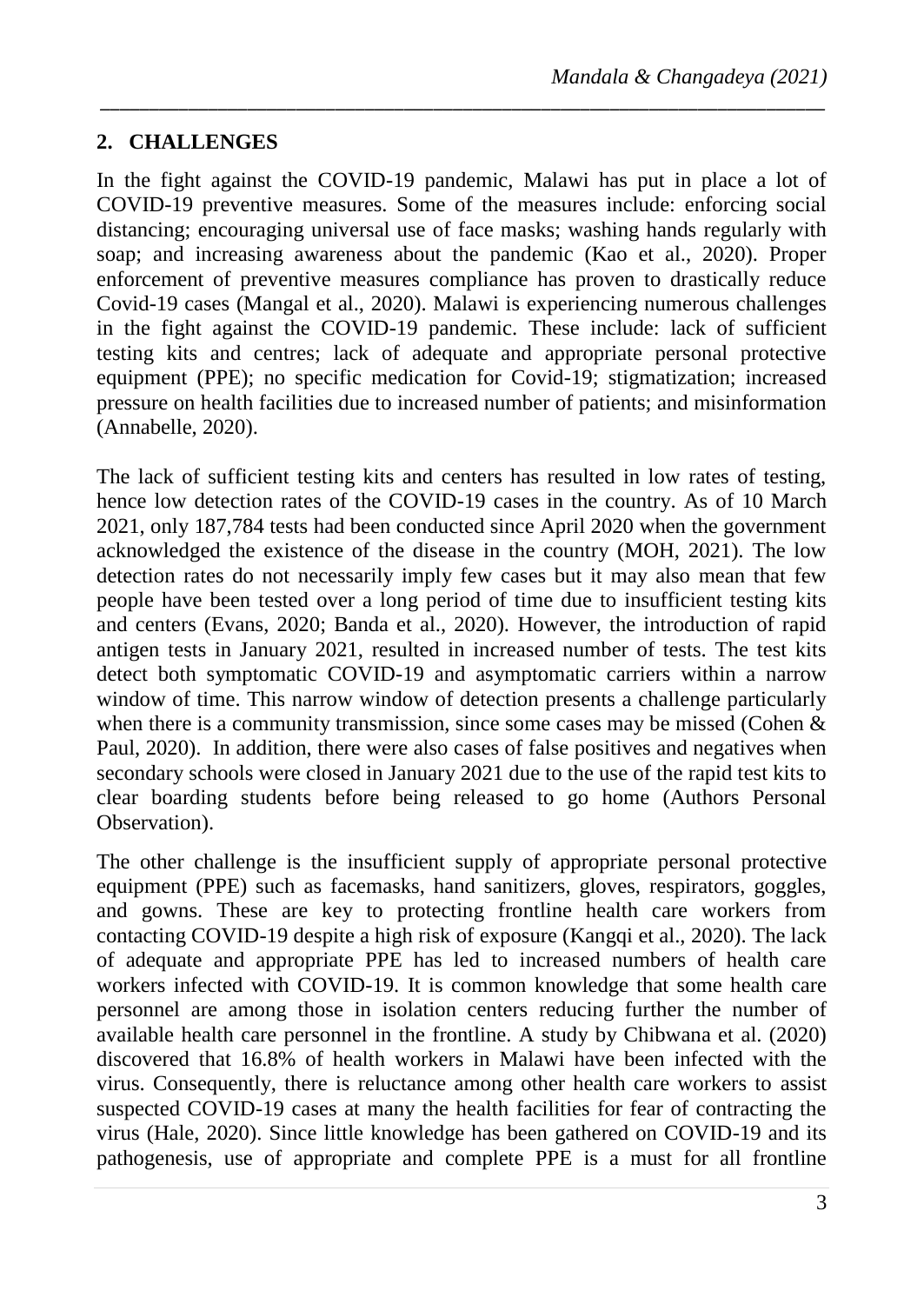*\_\_\_\_\_\_\_\_\_\_\_\_\_\_\_\_\_\_\_\_\_\_\_\_\_\_\_\_\_\_\_\_\_\_\_\_\_\_\_\_\_\_\_\_\_\_\_\_\_\_\_\_\_\_\_\_\_\_\_\_\_\_\_\_\_\_\_\_\_\_\_\_\_\_*

workers in order to prevent further spread of the disease. In every pandemic, pathogen analysis is crucial since it assists in vaccine and drug discovery. Therefore, thorough understanding of COVID-19 pathogenesis is fundamental to preventing and eliminating the pandemic.

Another key challenge is that there is presently no specific tailor-made effective medication for COVID-19 (Cascella et al., 2020). Therefore, therapeutic strategies to deal with the symptoms are only supportive and prevention measures aimed at reducing transmission in the communities (Ahinkorah et al., 2020). The lack of specific medication in Malawi has led to people self-medicating using home-based remedies which have not been scientifically proven to cure COVID-19. However, there has still been a surge of COVID-19 cases in Malawi despite the use the of natural remedies, which is an indicator of continued local transmission (Mkandawire et al., 2020).

Furthermore, it has been noted that the public is not necessarily complying with the COVID-19 preventive measures, although Malawi adopted most of the measures. Consequently, there has been a surge in the number of cases over a relatively short period. For instance, the country had registered two deaths by 19 April 2020, yet the figure was at 107 by 29 July 2020 (MoH, 2020). Reasons for noncompliance include: feeling uncomfortable in facemasks; getting used to the habit of handshakes; gathering in large numbers at funerals, churches, weddings and other crowd gathering places; disbelief that covid-19 is real; getting COVID-19 messages from unauthorized people; and lack of income to purchase face masks (Kao et al., 2021; Banda, et al., 2020).

In addition, stigmatization is always present when there is a disease outbreak (Mejova and Kalimeri, 2020). During the COVID-19 pandemic in Malawi, stigmatization has led to an increase in the number of cases that report late at hospitals, resulting in a higher rates of relatively avoidable deaths (Kao et al., 2021). This is so due to unwillingness of COVID-19 suspects to seek medical care because of fear of stigmatization. Misinformation is another challenge that is counterproductive in the fight against COVID-19 pandemic. False information contradicts fact based educational health messages delivered by public health organizations hence confusing the public (Areeb and Shujhat, 2020). Misinformation about COVID-19 in Malawi has been rampant and is sometimes perpetrated by people at the highest levels (Patel et al., 2020). Among other misinformation for example, people have been told that: the pandemic is not real; hospitals are killing people deliberately in the name of the pandemic so that health personnel can get allowances; and COVID-19 is only for the rich. The false messages have discouraged people from handling the pandemic accordingly, hence the increase in number of cases including loss of lives. This observation necessitates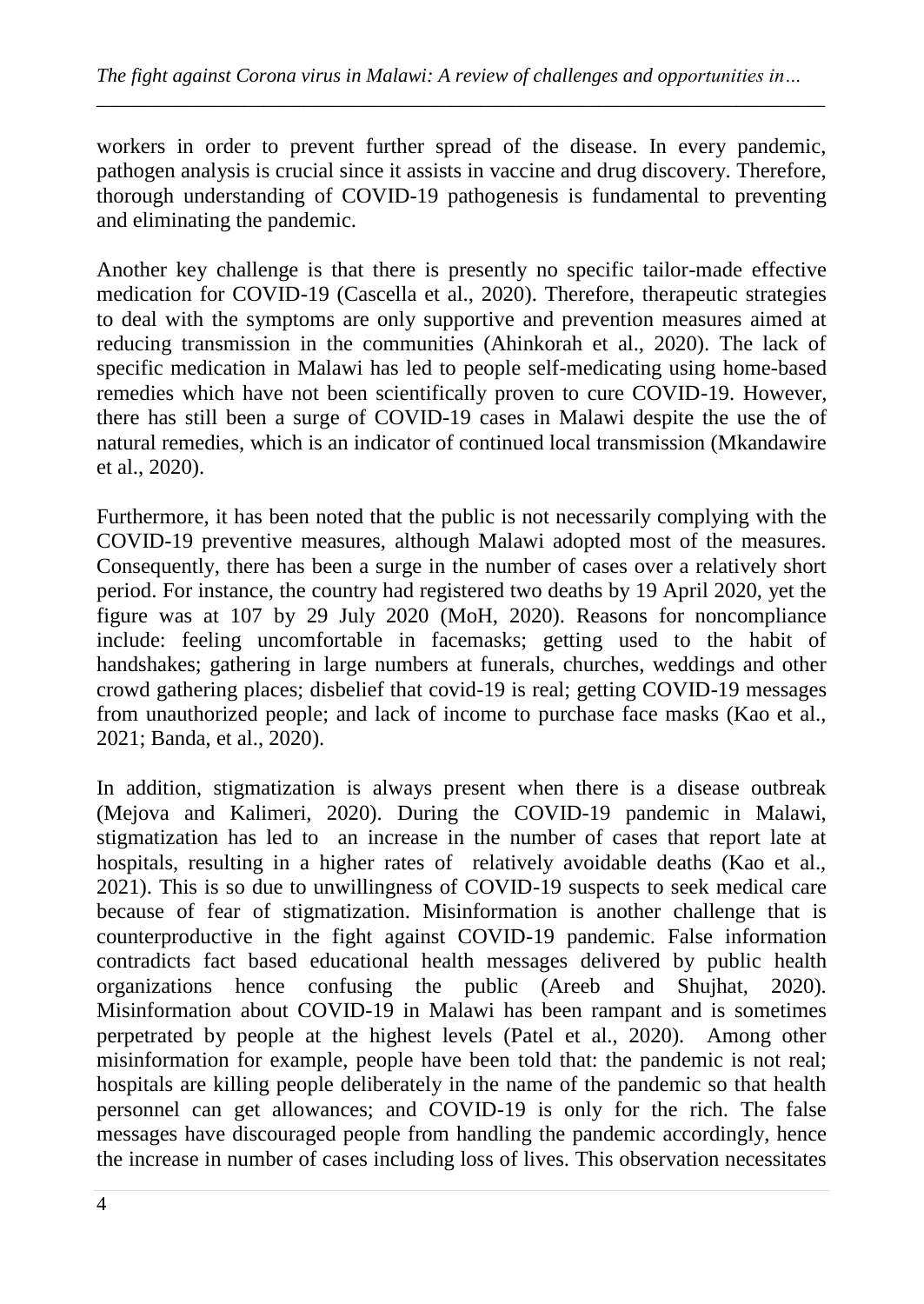thorough communication of science-based facts without contradictions with support from the highest levels of authority (Graeme et al., 2020; Banda et al., 2020). It is also important that responsible organizations should develop strategies to regulate COVID-19 health information and teach the communities how to verify health COVID-19 information (Cuan-Ballaza et al., 2020; Banda et al., 2020).

*\_\_\_\_\_\_\_\_\_\_\_\_\_\_\_\_\_\_\_\_\_\_\_\_\_\_\_\_\_\_\_\_\_\_\_\_\_\_\_\_\_\_\_\_\_\_\_\_\_\_\_\_\_\_\_\_\_\_\_\_\_\_\_\_\_\_\_\_\_\_\_\_\_\_*

Another key challenge is the pressure being mounted on health facilities by the COVID-19 pandemic. This has not only affected COVID-19 patients, but also others requiring health care. It has been projected that non-communicable diseases will account for 75% of all deaths by 2030 (Deloitte, 2020; Tim et al., 2020). In Malawi, COVID-19 may contribute to about 75% of these deaths largely due to unwillingness of patients with chronic and non-communicable diseases to consult doctors for of fear of contracting the disease or being subjected to a test. In addition, there is a considerable increased intake of unscientifically proven natural remedies as COVID-19 medications. These have some potential to cause liver and kidney problems, which may lead to death in the long run (Ogunleye et al., 2020). Furthermore, the present situation in Malawi is such that health facilities are overwhelmed by the pandemic resulting in more focus being given to the disease. This is exemplified by the setting up of temporary shelters and field hospitals in major hospitals and cities of the country respectively in order to ease the pressure on hospitals. This has the potential to result in other health care services related to children illness, Tuberculosis (TB), Human-Immunodeficiency Virus (HIV) and Acquired Immune Deficiency Syndrome (AIDS), mental health among others being be neglected (Ogunleye et al., 2020). Such a set up may therefore result in more deaths than expected from other diseases, since other essential health services may be ignored or under resourced. This may be worsened by the fact that health care workers mental well-being is also affected due to exhaustion from extra work pressure and fear of increased risk of contracting COVID-19 and infecting their families thereby rendering poor health care to patients (Nian & Khan, 2020; Chibwana et al., 2020). The health care personnel may also require mental support so they can balance between caring for the patients and protecting themselves (Greenberg et al., 2020).

## **3. OPPORTUNITIES**

Despite all the challenges faced by the medical fraternity due to the COVID-19 pandemic, opportunities to both the medical fraternity and the public also exist. One such opportunity is that the emergence of COVID-19 has made the Malawian public health, research field and scientists active in the quest to understand the virus's pathogenicity, disease distribution, and its impact on communities. This is shown by an increase in the number of papers published on COVID-19 by Malawian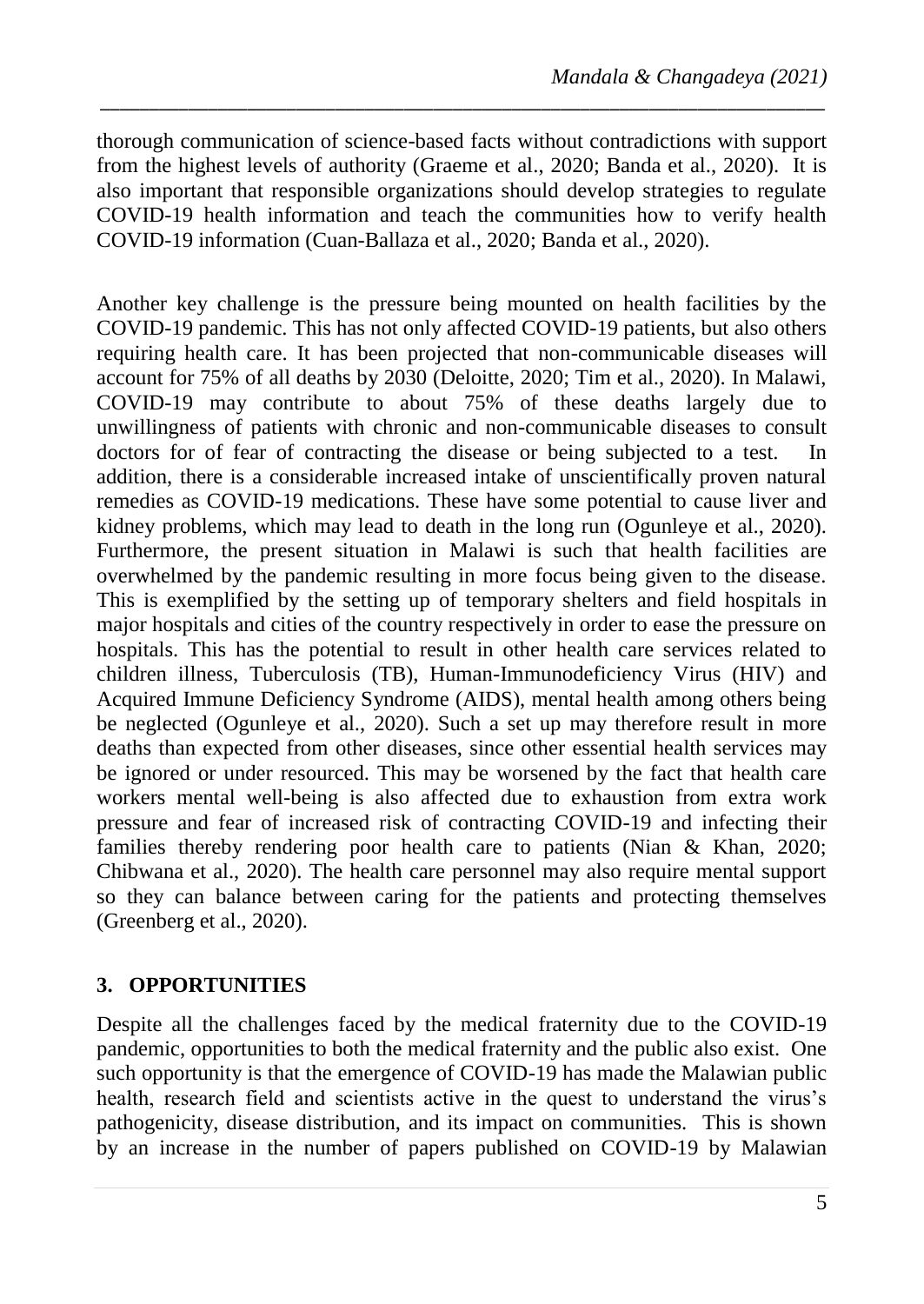researchers and also science-based messages emerging from the health sector. In addition, vaccine development research and trials underway in many countries further entail that there is a chance of eliminating the disease in future. Given the global gravity of the disease which has not spared even developed rich countries, there is some hope that effective vaccines will be developed. Leaving one part of the world untreated is not an and this aspect may in the long run be of benefit to developing countries like Malawi (Rahman et al., 2020). The Organisation for Economic Co-operation and Development (OECD, 2020) indicated that it would take 12-18 months for an effective COVID-19 vaccine to become widely available if the clinical trials are successful. The advancements in computation biology, gene synthesis, protein engineering and the invention of advanced manufacturing platforms are said to be responsible for the quick development of effective vaccine against COVID-19 (Kuldeep et al., 2020). As of March 2021, several vaccines have been developed and approved for use. These include: Biothra; Tanssens; AstraZeneca; Pfizer-BioNTech; Moderna; and Novava. Based on vaccine analysis done by the Malawian health sector, Malawi selected due to cost implications AstraZeneca vaccine with an efficacy level of 60-70%, even though the other authorized vaccines such as Pfizer-BioNTech and Modernas have higher efficacy of 95% and 94.1% respectively.

Due to the increased burden on Malawi's health system COVID-19 has created, more than 200 additional health care workers have been employed to assist in timely health care service delivery to patients in perpetuity even after the pandemic is gone. This is an opportunity that has considerably improved the socio-economic livelihoods of the health workers, while also reducing unemployment under the pandemic (Obasa et al., 2020; Patel et al., 2020). Furthermore, hand hygiene as one of the preventive measures to prevent COVID-19 the pandemic may contribute to the overall improvement of hygiene standards in Malawi. In the long run, this has strong potential to reduce hygiene related infections such as diarrhea and cholera, thereby relieving the health system. Hand hygiene has always been useful in infection control worldwide (Marthur, 2011).

Given the devastation that COVID-19 has caused in Malawi in terms of mortalities and the state of the economy, the country's state of preparedness for another pandemic or health crisis is likely to be much better in terms of both human and other resources in future. Additionally, the country's health system will have long term benefits from infrastructure and equipment supplies that government, the private sector and other organizations have distributed to health facilities during the pandemic. These include donations of oxygen ventilators, concentrators, cylinders and beds by various local and international donors as well as government which has greatly improved the situation at health facilities (Munthali & Xulian, 2020). Before the pandemic, the country had 16 working ventilators and 25 Intensive Care Unit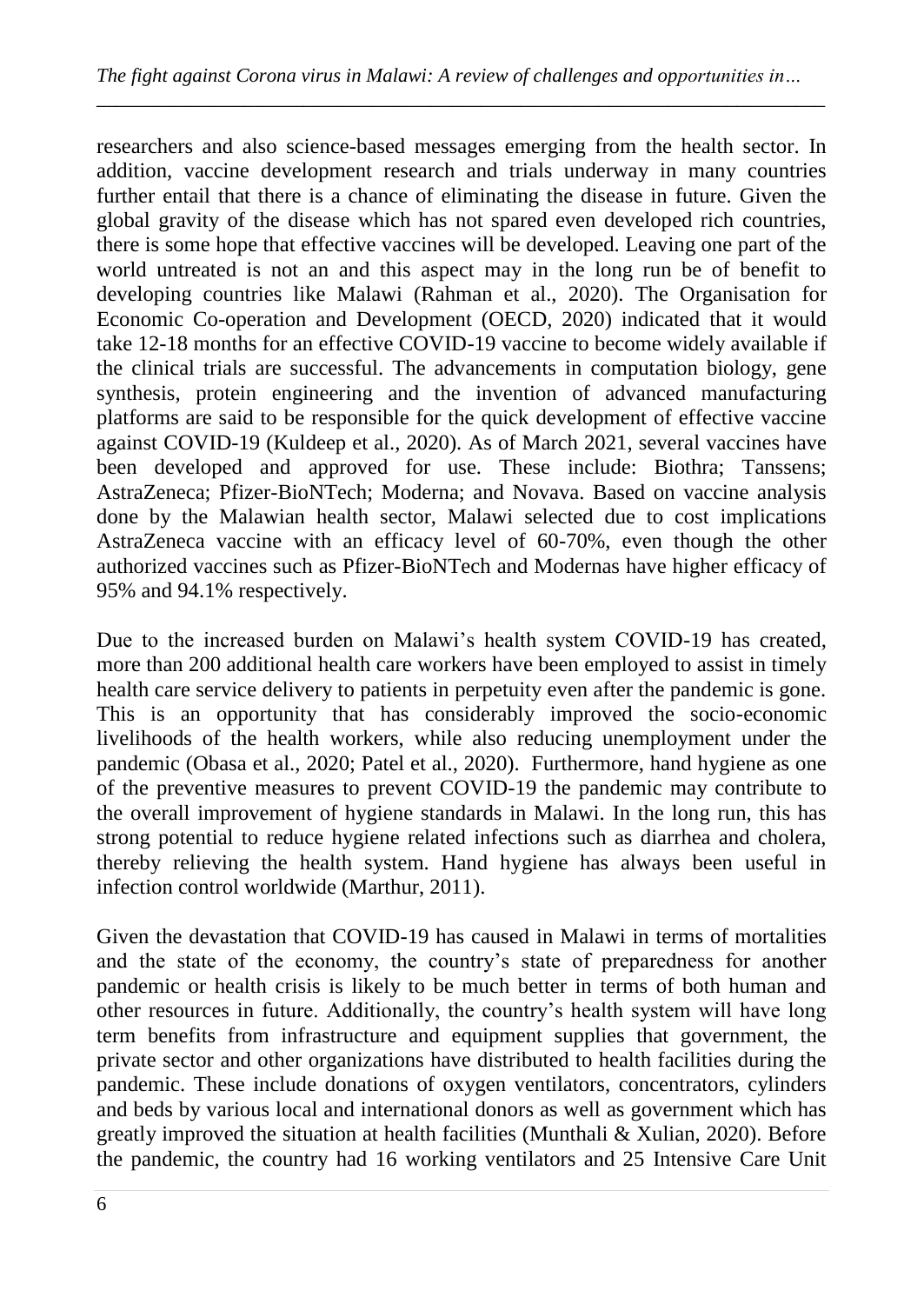(ICU) beds (Karman & Besenyo, 2020). With funding from United Nations and the World Bank, Malawi has set up field hospitals in the major cities of Blantyre, Zomba, Lilongwe and Mzuzu (Patel et al., 2020). Though these facilities will be temporarily used, the new medical equipment in these facilities will permanently remain in the health sector. This may eventually lead to improved health delivery even after the pandemic.

*\_\_\_\_\_\_\_\_\_\_\_\_\_\_\_\_\_\_\_\_\_\_\_\_\_\_\_\_\_\_\_\_\_\_\_\_\_\_\_\_\_\_\_\_\_\_\_\_\_\_\_\_\_\_\_\_\_\_\_\_\_\_\_\_\_\_\_\_\_\_\_\_\_\_*

Finally, although misinformation has been a major challenge in the control of the spread of COVID-19, it presents an opportunity to the health sector to know deep seated negative conspiracies residing in the people. Therefore, the COVID-19 pandemic has now accorded the health sector in Malawi with a chance to formulate correct messages that can be used in a communication campaign. These will eventually be vital in the fight against COVID-19 and other communicable diseases.

### **4. CONCLUSIONS**

The pandemic has exposed the ill state of preparedness to handle a pandemic as confirmed by the challenges that the country's health system encountered during the pandemic. The country may continue to experience these challenges until COVID-19 preventive measures are adhered to, the health sector is continually supplied with sufficient COVID-19 related resources and civic education of the public on the pandemic and its management is successful. Conversely, observance of COVID-19 control measures may help reduce hygiene related infections in the country. Inadvertently, health facilities will accumulate medical equipment supplied by government and donors during the pandemic period.

### **REFERENCES**

- Annabelle, G. (2020). Malawi's Response, Risk Factors And Preparedness For COVID-19. The World Association of Scientists and Professionals 3(4):44- 66.
- Ahinkorah, B.O., Ameyaw, E.A., et al. (2020). Rising above misinformation or fake news in Africa: Another strategy to control COVID-19 spread. Frontiers in communication **5**(45).
- Banda, J., Dube, A. N., Brumfield, S., Amoah, A. S., Crampin, A. C., Reniers, G. & Helleringer, S. (2020). Knowledge, Risks, Perceptions and Behaviors Related to the COVID-19 Pandemic in Malawi. Demographic research **44**(20) 459-480.
- Banda, N. P., Hara, W., Burke, R. M., Brown, C., Nyasulu, V., Mandolo, J., Tembo, D., Kachingwe, M., Cornick, J., Jambo, K. & Morton, B. (2020). First Case Report of a Successfully Managed Severe COVID-19 Infection in Malawi. Malawi Medical Journal **32**(4):124-126.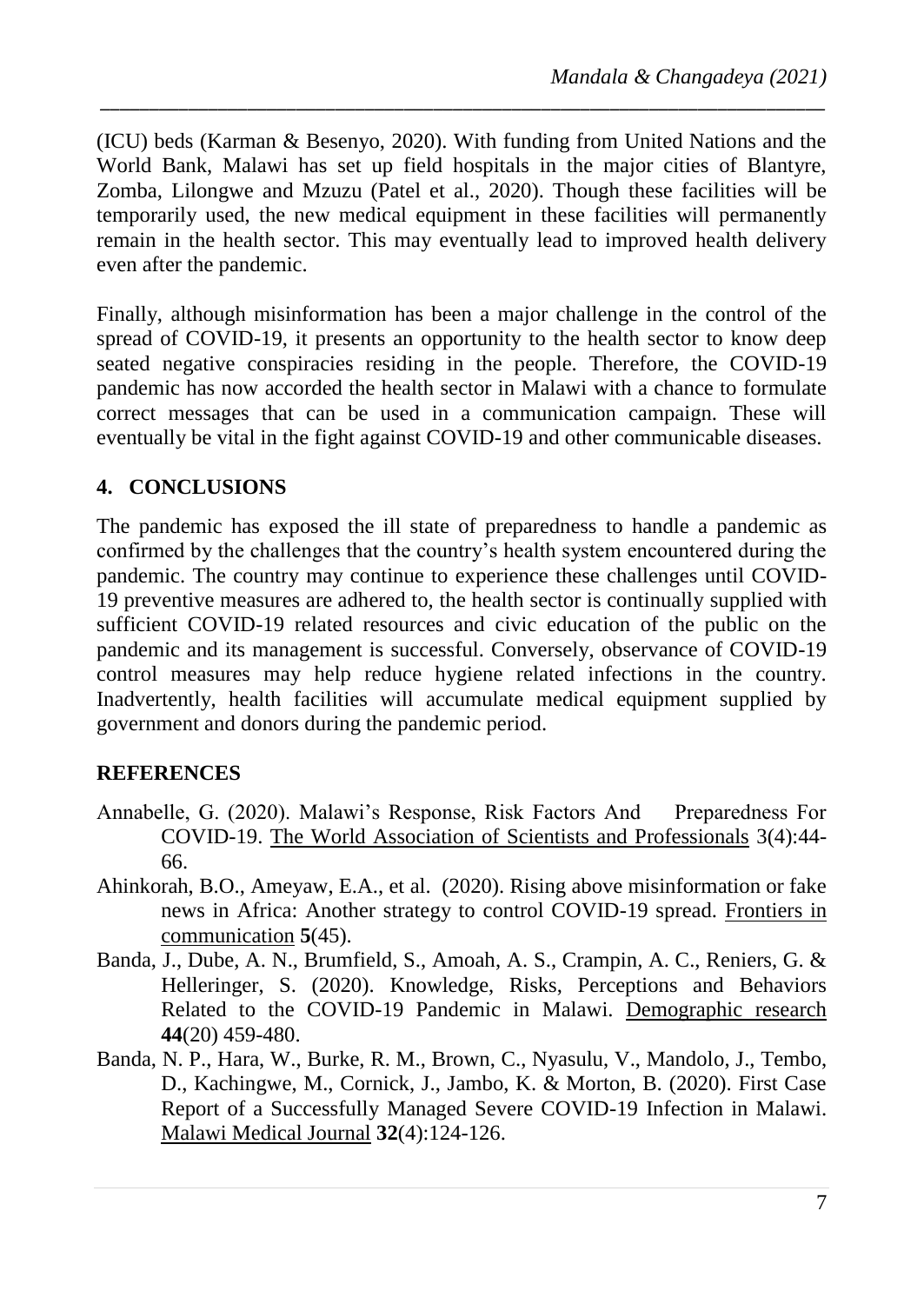- Baye, K. (2020). COVID-19 prevention measures in Ethiopia: current realities and prospects. International food policy research institute (IFPRI) **142**:14.
- Cascella, M., Rajnik, M., Cuomo, A., Dulebohn, S.C. & Napali, R.D. (2020). Features, Evaluation and Treatment Coronavirus (COVID-19). Statpearls Publishing,
- Chen, N., Zhou, M., Dong, X., et al. (2020). Epidemiological and Clinical Characteristics Of 99 Cases of 2019 Novel Coronavirus Pneumonia in Wuhan, China: A Descriptive Study. The Lancet **395**(10223): 507-513.
- Chibwana, M, G., Jere, K. C., et al. (2020). High SARS-COV-2 Sero-Prevalence In Healthcare Workers but Relatively Low Numbers of Deaths in Urban Malawi. MedRxiv **1**(3).
- Chih-Cheng, L., Shih, T.P., et al. (2019). Severe Acute Respiratory Syndrome-COV2 and Coronavirus Disease-2019 (COVID-19): The Epidemic and the Challenges. International Journal of Microbial Agents **55**(3).
- Cohen, D. & Paul, R. (2020). COVID-19 In Africa: What If There Is A Second Wave? African Arguments.
- Covid-19 Visualizer (2021). [https://www.covidvisualizer.com.](https://www.covidvisualizer.com/)
- Cuan-Ballaza, J.Y., Muno-Perez, M.J., Robledo-Vega, C., Perez-zepeda, M.F. & Soto-Vega, E. (2020). Misinformation of Covid-19 On the Internet: Infodemiology Study. JMIR Public Health and Surveillance **6**(2).
- Delloite. (2020). Impact of Covid-19 Pandemic on Health Care Systems. Deloitte 2020 Global

Health Care Outlook - Laying a Foundation for the Future.

- Eans, R. (2020). With Malawi against COVID-19: The challenges. Healthy DEvelopments,
- Galbraith, N., Boyda, D., Mcfeeters, D. & Hassan, T. (2020). The Mental Health of Doctors During Covid-19 Pandemic. BJPsych Bulletin **45**(2):1-4.
- Graeme, D.S., Cheung, W.H. & Ng, F. (2020). Emerging compassion, courage and resilience in the face of misinformation and adversity. Journal of Clinical Nursing **29** (9-10): 1425-1428.
- Greenberg, N., Docherty, M., Gnanapragasam, S. & Wessely, S. (2020). Managing Mental Health Challenges Faced by Workers During Covid-19 Pandemic. The BMJ **368**:m1211.
- Gu, J., Han, B. & Wang, J. (2020). Gastrointestinal Manifestations and Potential Fecal-Oral Transmission. Gastroenterology **158**(6):1518-1519.
- Hale, Y. E. (2020). Protecting Our Healthcare Workers During The COVID-19 Pandemic. American Journal of Medicine **38**(7):1515-1539.
- Han, Q., Lin, Q., Ni, Z. & You, L. (2010). Uncertainties About the Transmission Routes Of 2019 Novel Coronavirus: Influenza and Other Respiratory Virus. Influenza and Other Respiratory Viruses **14**(4):470-471.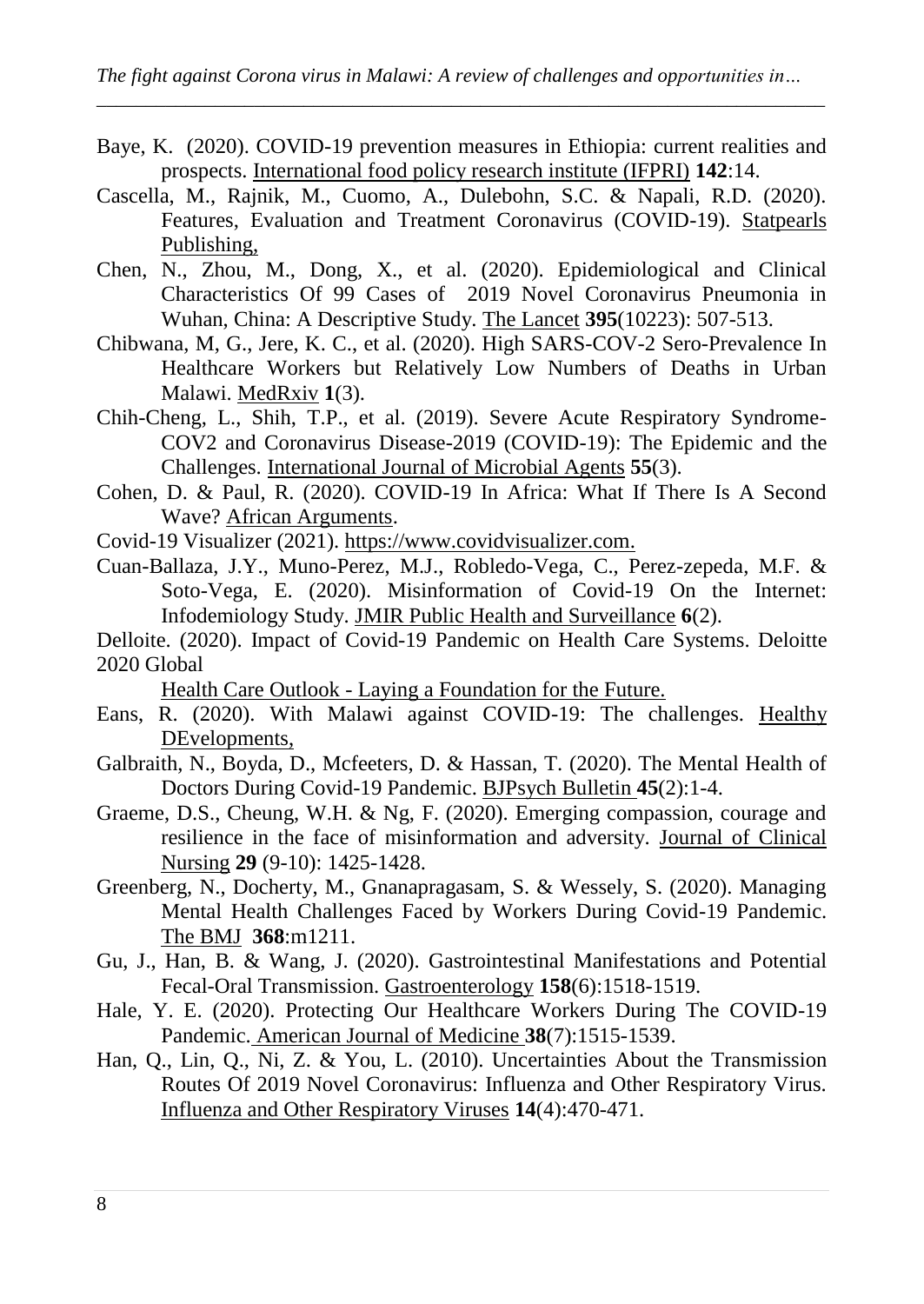Harapan, H., Itoh N., Yufika, A., Winard, W., Keam, S., Te, H., Megawati, D., Hayati, Z., Wagner, A.L. & Mudastir, M. (2020). Coronavirus Disease. Journal of Infection and Public Health **13**(5): 667-673.

*\_\_\_\_\_\_\_\_\_\_\_\_\_\_\_\_\_\_\_\_\_\_\_\_\_\_\_\_\_\_\_\_\_\_\_\_\_\_\_\_\_\_\_\_\_\_\_\_\_\_\_\_\_\_\_\_\_\_\_\_\_\_\_\_\_\_\_\_\_\_\_\_\_\_*

- Hui, D.S., Azha, E.I., Madani, T.A., Ntoumi, F., Kock, R., Dar, O., Ippolito. G., Mchugh, T.D., Memish, Z.A., Drosten, C., Zumla, A. & Petersen, E. (2020). The Continuing 2019-Ncov Epeidemic Threat of Novel Coronaviruses to Global Health. The Latest 2019 Novel Coronavirus Outbreak in Wuhan, China. International Journal of Infectious Diseases **91**:264-266.
- Kao K., Dulani, B., Ferriere, K.E., Harris, A.S., Lust, E. & Metheney, E. (2021). ABC of COVID-19 Prevention in Malawi: Authority, Benefits& Cost of Compliance. World Development **137.**
- Kangqi, N.G., Poon, B.H., Puar, T.H.K., Quah, J.L.S., Wong, Y.J., Tan, T.Y. & Raghuram, J. (2020). COVID-19 And the Risk to Health Care Workers: A Case Report. Annals of Internal Medicine **172**(11): 766-767.
- Karman, M. & Benson, J. (2020). Effects of COVID-19 Pandemic on African Health, Political and Economic Strategy. Insight into Regional Development, Entrepreneurship and Sustainability Center **2**(3):630-644.
- Kuldeep, D., Sharun, K., Tiwari, R., Bhat, S., Malik, Y.S., Singh, k.p., Chaicumpa, W., Bonilla-Aldana, D.K., Shubhankar, S. & Raodriguez-Morales, A.J. (2020). Coronavirus Disease 2019-COVID-19. Clinical Microbiology Reviews **33**(4).

Malawi Ministry of Health (2021). COVID-19 Information Dashboard [cited 2021, March].

- Mangal, T.D., Whitttaker, C., Nkhoma, D., N'gambi, W., Watson, O.J., Walker, P., Ghani, A., Revill, P., Coulbourn, T., Phillips, A., Hallett, T.B. & Bengo, J.M. (2020). The Potential Of Intervention Strategies on COVID-19 Transmission In Malawi: A Mathematical Mortality Study. MedRiv. doi: https://doi.org/10.1101/2020.10.06.20207878.
- Marthur P. (2011). Hand Hygiene: Back to the Basics of Infection Control. Indian Journal of Medical Research **134**(5) 611-630.
- Mejova, Y. & Kalimeri, K. (2020). Advertisers Jump on Corona Bandwagon: Politics, News and Business. Arxiv.
- Mkandawire, P., Cochrane, L. & Sadaf, S. (2021). Covid-19 Pandemic: Lessons from the HIV/AIDS Epidermic in Southern Africa. African Geographical Review. DOI: 10.1080/19376812.2020.1858122.
- Munthali, G.N.C. & Xulian, W.U. (2020). Covid-19 Outbreak on Malawi Perspective. Electronic Journal of General Medicine **17**(4):2516-3507.
- Nian, A. & Khan, S. (2020). Coronavirus: The Spread of Misinformation. Biomedcentral Editorial **18**(1):1-2.
- Obasa, A.E., Chivunzi, E., Masiye, F., Mtande, T., Chalwe, V., Rennie, S., Modley, K., Mokgatla, B., Ochieng, J. & Singh, S. (2020). Comparative Strategic